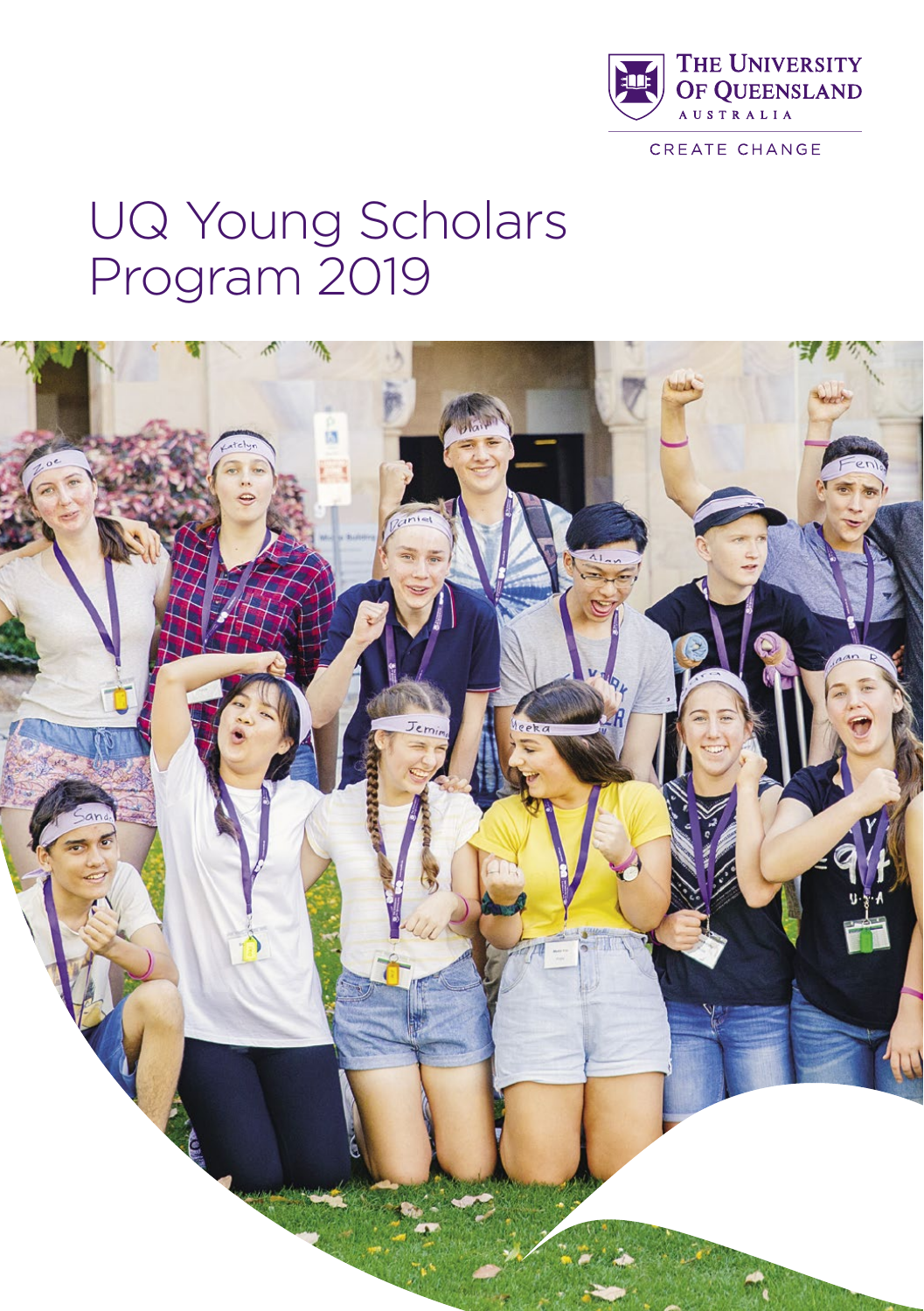# UQ Young Scholars Program Welcome to the

The University of Queensland's Young Scholars Program (YSP) provides high-achieving secondary school students with a unique and inspiring opportunity to discover, learn and engage with UQ's academic community and like-minded students.

YSP is designed to nurture and develop our future leaders. The program presents students with an exciting opportunity for academic extension and enrichment, and is centred around igniting young change makers' passions for leadership, academic achievement and community development in today's global society.

The pinnacle experience for students is the fiveday residential camp. This on-campus experience challenges UQ Young Scholars to think critically about some of today's major global issues and exposes them to a wide range of potential study areas and career opportunities. Through guidance from YSP staff and student mentors, UQ Young Scholars are able to grow their networks and broaden their perspectives from high school and beyond.

YSP encourages students to be active participants in their learning through involvement in team building, public speaking, critical thinking, communication, and goal establishment. Our specially trained and passionate team of YSP staff and student mentors support UQ Young Scholars through their learning journey, and prepare students for their future endeavours.

# Why participate

Students selected for the UQ Young Scholars Program benefit from:

#### **Discovery**

- early familiarisation with university, campus and college life
- gaining valuable insights into fields of study they may not have encountered as part of the school curriculum.

#### **Engagement**

- challenging discussions, led by some of Australia's leading teaching and research academics
- information sessions and hands-on experiences covering many interesting study and career possibilities
- engaging in activities that broaden their perspectives and challenge them to think more deeply about today's global society
- opportunities to build valuable networks and lasting friendships with like-minded students
- mentoring and support from current UQ students
- igniting motivation to make a positive and lasting difference through leadership and community endeavours.

#### **Learning**

- early information on new programs, scholarship opportunities and forthcoming events
- learning about employability.

#### **Opportunities**

- personal, professional and leadership development
- a range of social, sporting and cultural activities.



*"I was completely blown away by the YSP experience! It was a thrilling, upbeat way to learn about the opportunities available at UQ and personally helped me decide my areas of study. More than that though, YSP connected me with inspiring friends who I have the pleasure of catching up with to this day."*

# **MADELEINE JOHNSTON**

Tannum Sands State High School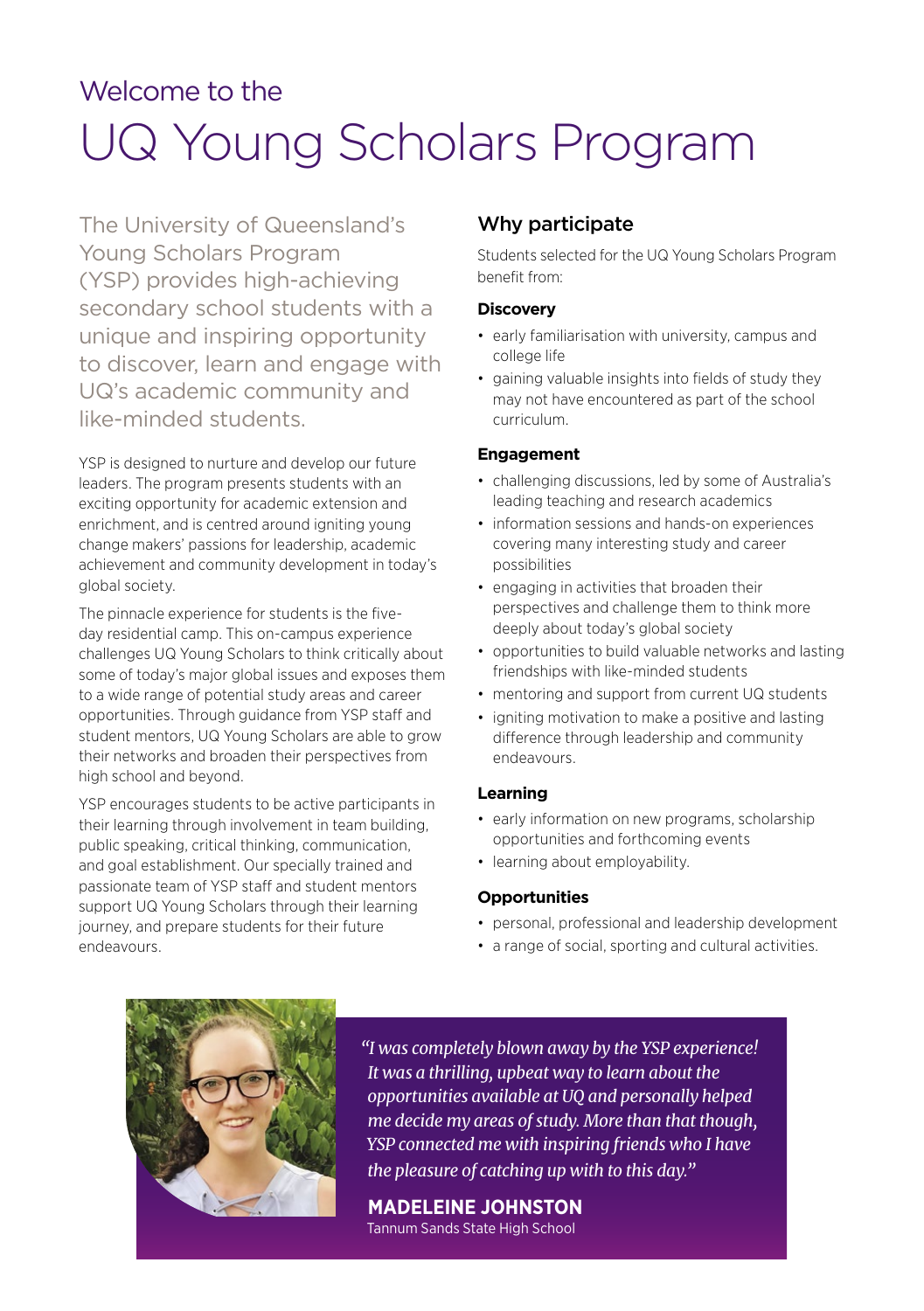

#### UQ YSP involves:

- a five-day (four-night) residential camp at UQ's St Lucia campus (Sunday 1 – Thursday 5 December 2019)
- a YSP reunion at UQ Open Day (Sunday 2 August 2020)
- online engagement activities and networking through the exclusive YSP Facebook group.

### Staying at UQ

While on campus, students are housed in individual rooms in one of UQ's residential colleges. YSP staff and student mentors reside on campus for the duration of the residential camp and can be called on at any time for assistance or pastoral care. All UQ residential colleges are secure facilities, protected by 24-hour security.

# Cost of the program

The program cost of \$615 includes all activities, meals and accommodation (four nights in total) for the camp\*. Transportation is not included in the program cost. Fee waivers and travel bursaries are available to assist students who would not otherwise be able to participate due to their financial circumstances.

# Staff and student mentors

Our Student Mentor team are friendly, high-achieving university students who are specifically trained for their role. Along with our team of dedicated staff, it is our aim to ensure each student feels supported during their stay at UQ and for the duration of the program. Our experience in, and passion for, providing highquality educational and hands-on experiences allows each student to discover and learn about the endless opportunities available to them.

#### Sample program

| <b>Time</b>      | <b>Activity</b>                                                                                                                                                                                        |
|------------------|--------------------------------------------------------------------------------------------------------------------------------------------------------------------------------------------------------|
| 7.00-8.00am      | <b>Breakfast</b>                                                                                                                                                                                       |
| 8.15-9.00am      | Keynote speaker                                                                                                                                                                                        |
| $9.00 - 9.30$ am | In the Loop (logistics session)                                                                                                                                                                        |
| 10.00am-2.00pm   | Academic taster session:<br>• Great chemical disasters<br>• Materials Engineering<br>• Debating the politics of asylum in Australia<br>• An insight into a career in medicine<br>• What is psychology? |
| 12.00-1.00pm     | <b>Lunch in the Great Court</b>                                                                                                                                                                        |
| 1.15-2.45pm      | Academic workshop session:<br>• Leadership in action<br>• Robotics<br>• Digital video editing<br>• Powering cities<br>• Music performance<br>· Architecture speed design                               |
| 2.45-3.00pm      | Afternoon tea                                                                                                                                                                                          |
| 3.00-4.00pm      | Standing tall:<br>• What does it mean to be a leader in your<br>generation?                                                                                                                            |
| 4.00-5.00pm      | Sports and the Arts:<br>• Zumba<br>• Beach volleyball<br>• Debating<br>• Ultimate Disc                                                                                                                 |
| 5.30-7.30pm      | Twilight gathering and formal dinner<br>at residential college                                                                                                                                         |
| 8.00-10.00pm     | Dance night/movie night/trivia night                                                                                                                                                                   |

The full five-day residential camp program is supplied to successful applicants prior to camp to allow them to select their \* Program terms and conditions apply preferred sessions. The program is revised annually.